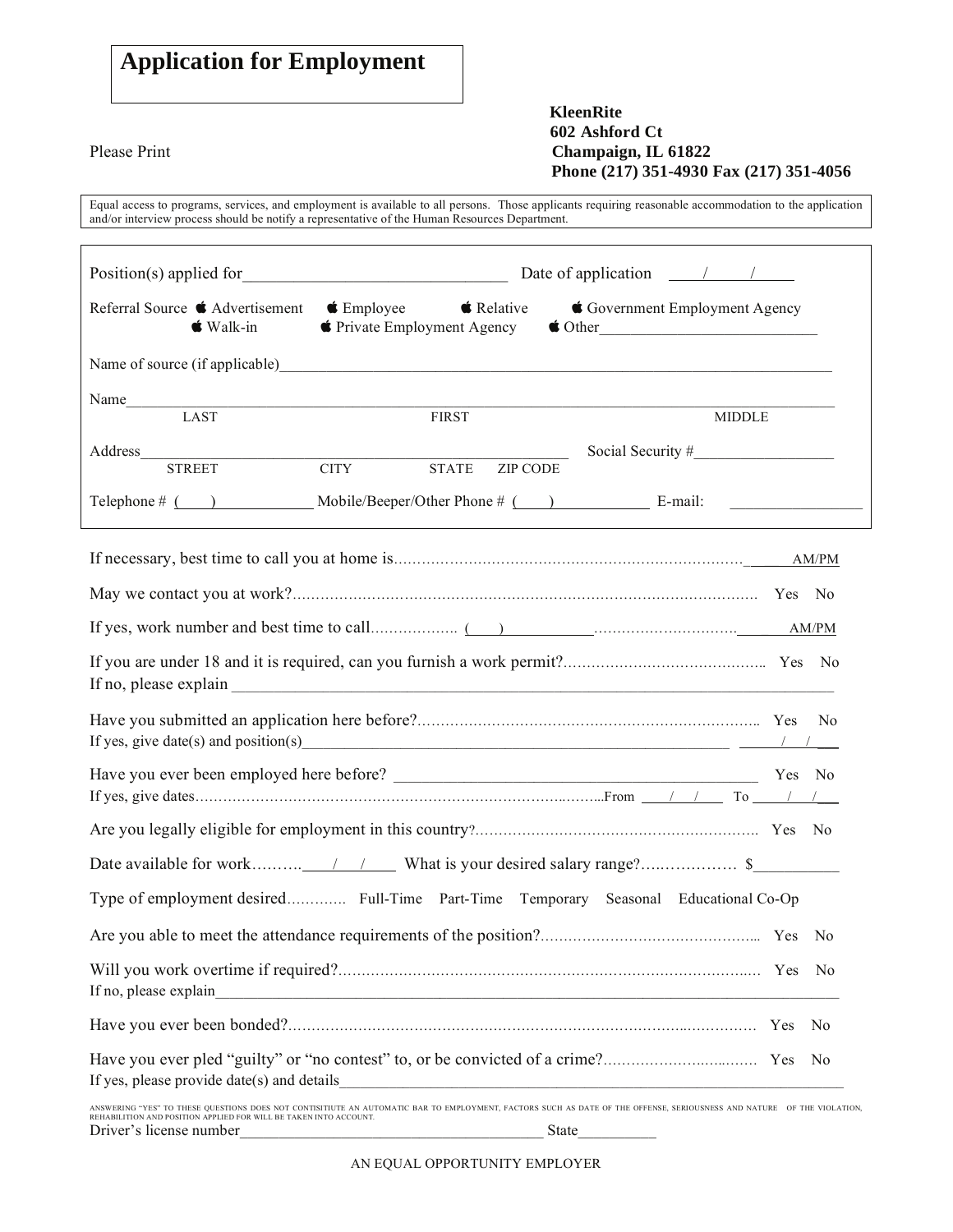| <b>Employment History</b>                                                                                                                                                                                                                                    |                                        |                              | KleenRite                                              | page 2     |
|--------------------------------------------------------------------------------------------------------------------------------------------------------------------------------------------------------------------------------------------------------------|----------------------------------------|------------------------------|--------------------------------------------------------|------------|
| Provide the following information for the last 10 years your past and current employers, assignments or<br>volunteer activities, starting with the most recent (use additional sheets if necessary). Explain any gaps in<br>employment in the comments area. |                                        |                              |                                                        |            |
| <b>EMPLOYER</b>                                                                                                                                                                                                                                              |                                        |                              | DATES EMPLOYED                                         |            |
|                                                                                                                                                                                                                                                              |                                        |                              | <b>FROM</b>                                            | <b>TO</b>  |
| <b>ADDRESS</b>                                                                                                                                                                                                                                               |                                        |                              | MAY WE CONTACT FOR<br><b>REFERENCE</b>                 |            |
| <b>TELEPHONE</b>                                                                                                                                                                                                                                             |                                        | <b>HOURLY RATE/ STARTING</b> | <b>YES</b><br><b>LATER</b><br>NO.<br>HOURLY RATE/FINAL |            |
| $\lambda$                                                                                                                                                                                                                                                    | $\mathbf{\hat{S}}$                     | <b>PER</b>                   | $\mathbf S$                                            | <b>PER</b> |
| SUPERVISOR AND TITLE                                                                                                                                                                                                                                         | <b>FINAL JOB TITLE</b>                 |                              | <b>REASON FOR LEAVING</b>                              |            |
|                                                                                                                                                                                                                                                              |                                        |                              |                                                        |            |
| SUMMERIZE WORK PERFORMED AND JOB RESPONSIBILITES/Comments                                                                                                                                                                                                    |                                        |                              |                                                        |            |
| <b>EMPLOYER</b>                                                                                                                                                                                                                                              |                                        |                              | <b>DATES EMPLOYED</b>                                  |            |
|                                                                                                                                                                                                                                                              |                                        |                              | <b>FROM</b>                                            | <b>TO</b>  |
| <b>ADDRESS</b>                                                                                                                                                                                                                                               |                                        |                              | MAY WE CONTACT FOR<br><b>REFERENCE</b>                 |            |
|                                                                                                                                                                                                                                                              |                                        |                              | YES NO LATER                                           |            |
| <b>TELEPHONE</b><br>$\lambda$                                                                                                                                                                                                                                | <b>HOURLY RATE/</b><br><b>STARTING</b> |                              | HOURLY RATE/FINAL                                      |            |
|                                                                                                                                                                                                                                                              | <b>S</b>                               | <b>PER</b>                   | $\mathbb{S}$                                           | PER        |
| <b>SUPERVISOR AND TITLE</b>                                                                                                                                                                                                                                  | <b>FINAL JOB TITLE</b>                 |                              | <b>REASON FOR LEAVING</b>                              |            |
|                                                                                                                                                                                                                                                              |                                        |                              |                                                        |            |
| SUMMERIZE WORK PERFORMED AND JOB RESPONSIBILITES/ Comments                                                                                                                                                                                                   |                                        |                              |                                                        |            |
|                                                                                                                                                                                                                                                              |                                        |                              |                                                        |            |
|                                                                                                                                                                                                                                                              |                                        |                              |                                                        |            |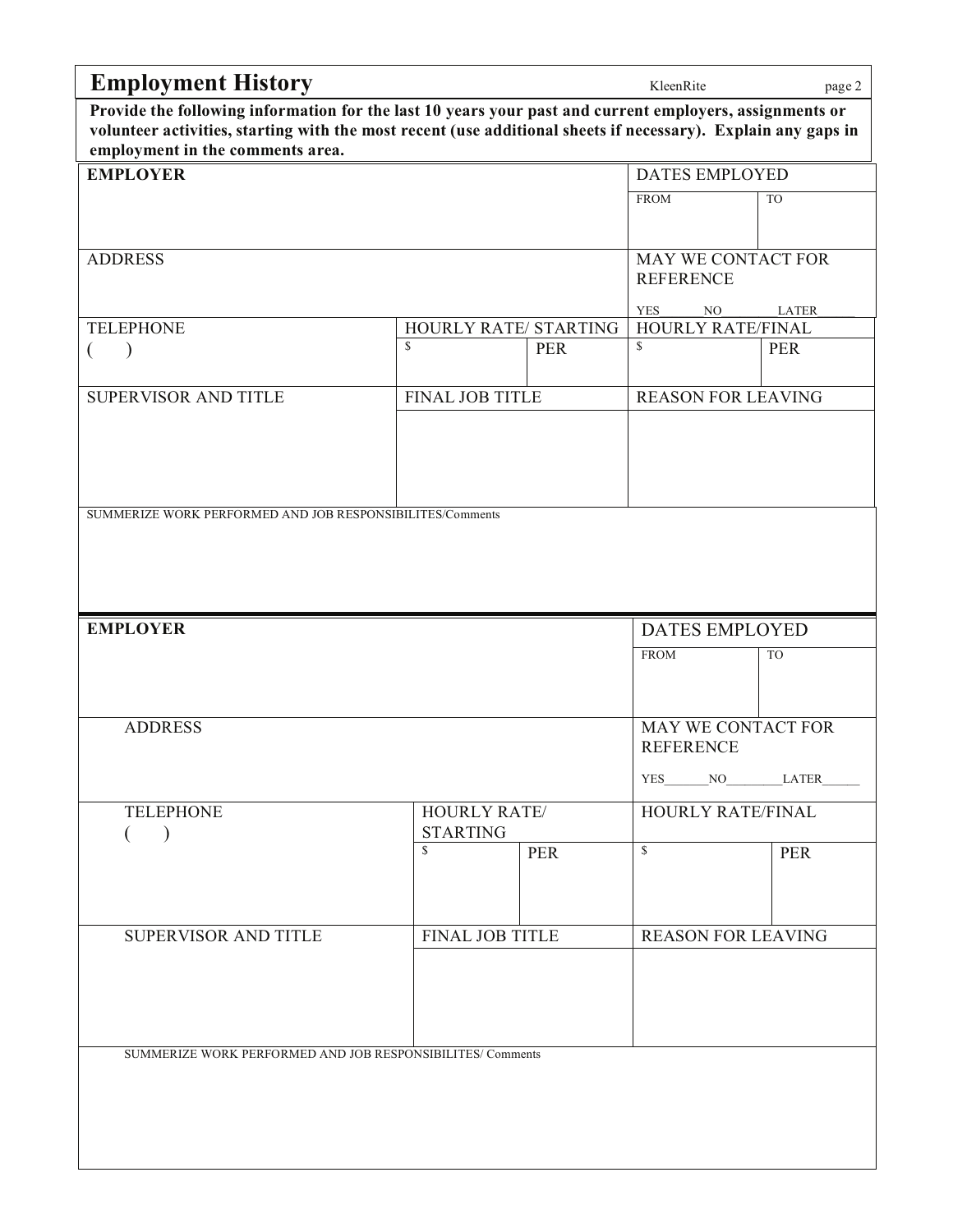## **Educational Background** (if job related) **KleenRite** Page 3

- A. List last three (3) schools attended, starting with most recent. B. List number of years completed.
- C. Indicate degree or diploma earned, if any. D. Grade Point Average or Class Rank. E. Major field of study

F. Minor field of study (if applicable).

| A. SCHOOL | <b>B. NUMBER OF</b><br>YEARS COMPLETED | C. DEGREE<br>DIPLOMA | D. GPA<br><b>CLASS RANK</b> | E. MAJOR | F. MINOR |
|-----------|----------------------------------------|----------------------|-----------------------------|----------|----------|
|           |                                        |                      |                             |          |          |
|           |                                        |                      |                             |          |          |
|           |                                        |                      |                             |          |          |

#### **References**

List name and phone number of three business/work references who are NOT related to you and are NOT previous supervisors. If not applicable, list three school or personal references who are not related to you.

| <b>NAME</b> | TELEPHONE | <b>NUMBER OF YEARS</b><br>KNOWN |
|-------------|-----------|---------------------------------|
|             |           |                                 |
|             |           |                                 |
|             |           |                                 |

### **Additional Information**

List professional, trade, business or civic associations and any offices held. EXCLUDE MEMBERSHIPS THAT WOULD REVEAL RACE, COLOR, RELIGION, SEX, NATIONAL ORIFIN, CITIZENSHIP, AGE, MENTAL OR PHYSICAL DISABILITIES, VETERAN/RESERVE NATIONAL GUARD OR ANY OTHER SIMILARLY PROTECTED STATUS.

| ORGANIZATION | OFFICES HELD |
|--------------|--------------|
|              |              |
|              |              |
|              |              |
|              |              |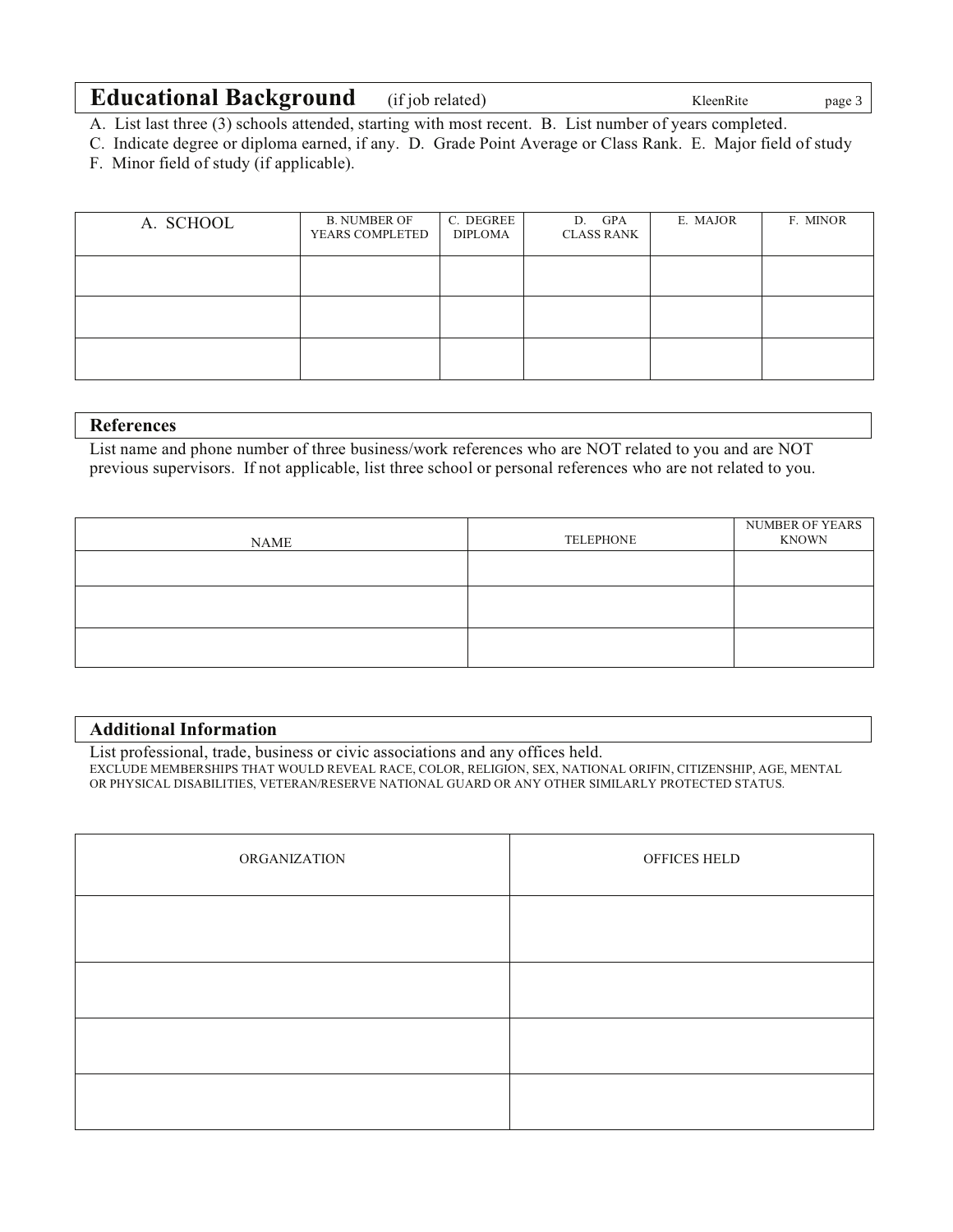KleenRite

page 4

List special accomplishments, publications, awards, etc.

EXCLUDE MEMBERSHIPS THAT WOULD REVEAL RACE, COLOR, RELIGION, SEX, NATIONAL ORIFIN, CITIZENSHIP, AGE, MENTAL OR PHYSICAL DISABLITIES, VETERAN/RESERVE NATIONAL GUARD OR ANY OTHER SIMILARLY PROTECTED STATUS.

List any additional information you would like us to consider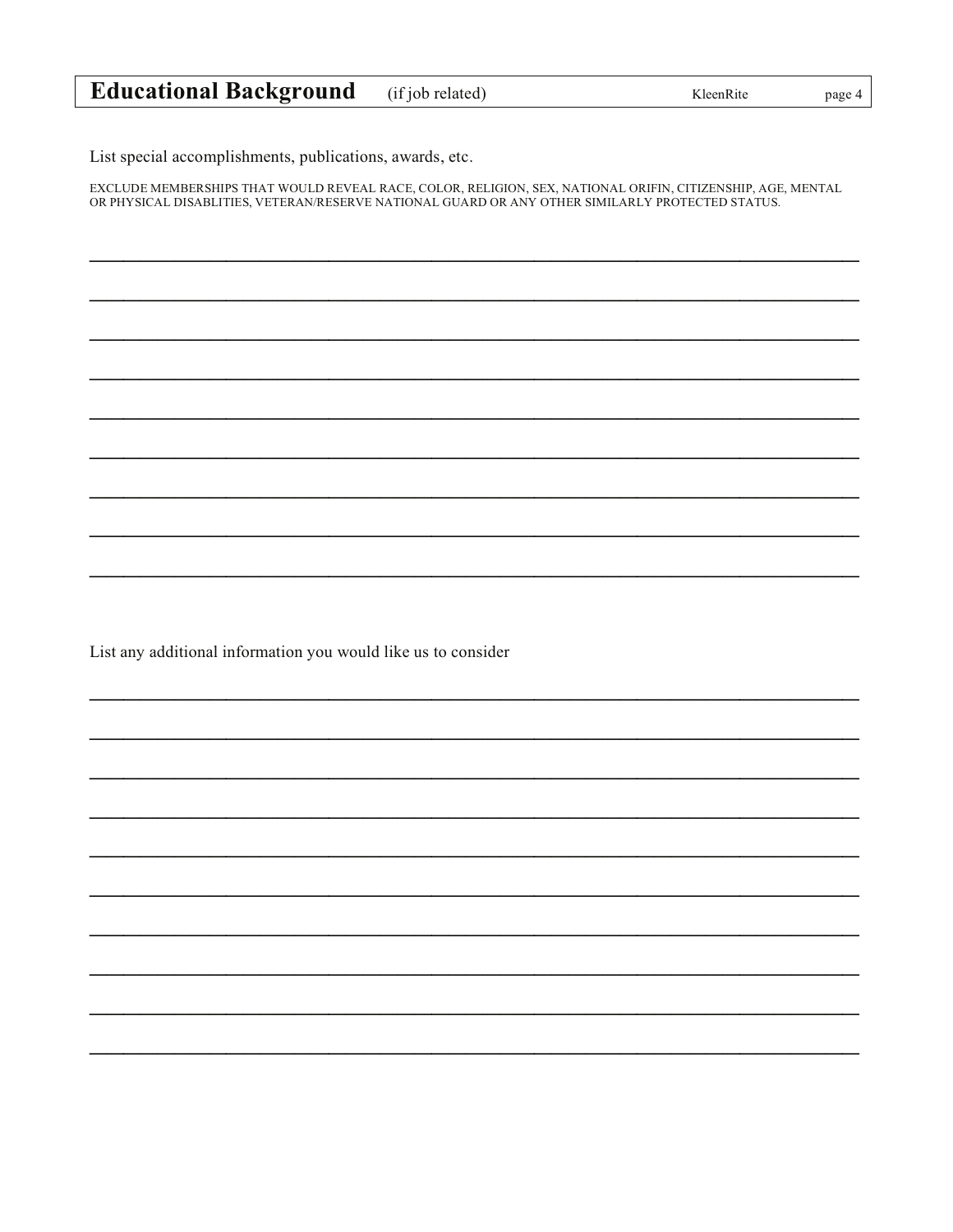| <b>Applicant Statement</b> | KleenRite | page |
|----------------------------|-----------|------|
|----------------------------|-----------|------|

I certify that all information I have provided in order to apply for and secure work with the employer is true, complete, and correct.

I understand that any information provided by me that is found to be false, incomplete or misrepresented in any respect, will be sufficient cause to (i) cancel further consideration of the application, or (ii) immediately discharge me from the employer's service, whenever it is discovered.

I expressly authorize, without reservation, the employer, its representatives, employees or agents to contact and obtain information from all references (personal and professional), employers, public agencies, licensing authorities and educational institutions and to otherwise verify the accuracy of all information provided by me in this application, resume or job interview. I herby waive any and all rights and claims I may have regarding the employer, its agents, employees or representatives, for seeking, gathering and using such information in the employment process and all other persons, corporations or organizations for furnishing information about me.

I understand that the employer does not unlawfully discriminate in employment and no question on this application is used for the purpose of limiting or excusing any applicant from consideration for employment on a basis prohibited by applicable local, state or federal law.

I understand that this application remains current for only 30 days. At the conclusion of that time, if I have not heard from the employer and still wish to be considered for employment, it will be necessary to reapply and fill out a new application.

If I am hired, I understand that I am free to resign at any time, with or without cause and without prior notice, and the employer reserves the same right to terminate my employment at any time, with or without cause and without prior notice, except as may be required by law. This application does not constitute an agreement or contract for employment for any specified period or definite duration. I understand that no supervisor or representative of the employer is authorized to make any assurances to the contrary and that no implied oral or written agreements contrary to the foregoing express language are valid unless they are in writing and signed by the employer's president.

I also understand that if I am hired, I will be required to provide proof of identity and legal authority to work in the United States and that federal immigration laws require me to complete an I-9 Form in this regard.

#### DO NOT SIGN UNTIL YOU HAVE READ THE ABOVE APPLICANT STATEMENT.

I certify that I have read, fully understand, and accept all terms of the foregoing Applicant Statement.

|  | Signature of Applicant |  | Jate |  |
|--|------------------------|--|------|--|
|--|------------------------|--|------|--|

| To be filled out by hiring supervisor: |              |
|----------------------------------------|--------------|
| Employee Start Date:                   | Rate of Pay: |
| Department:                            | Location:    |
| Full Time:                             | Part Time:   |
| Temporary:                             | Permanent:   |